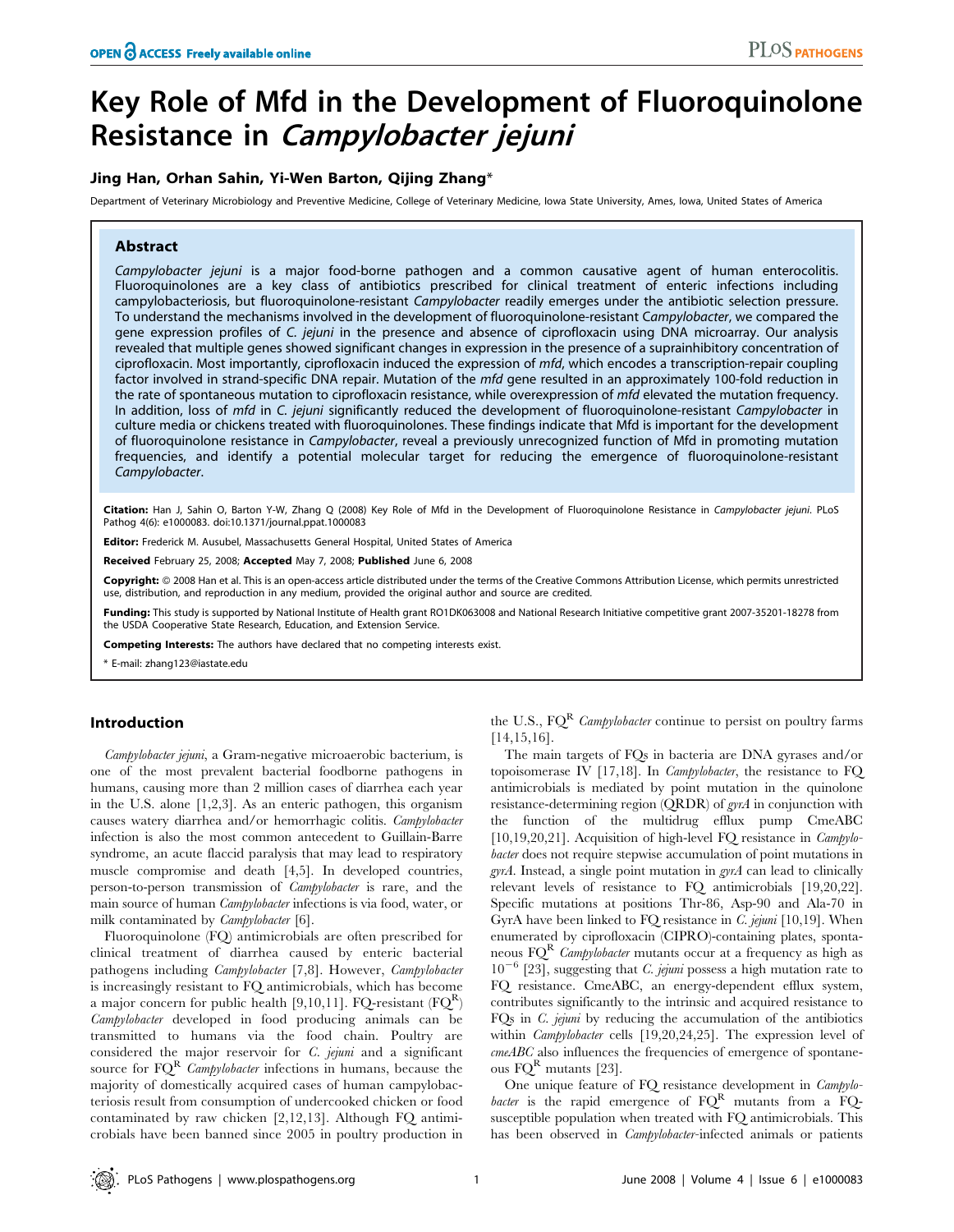## Author Summary

As a food-borne bacterial pathogen, Campylobacter jejuni is a common causative agent of gastrointestinal illnesses in humans. Development of antibiotic resistance in Campylobacter, especially to fluoroquinolone (a broad-spectrum antimicrobial), compromises clinical treatments and presents a major public health threat. It is not well understood why Campylobacter is highly adaptable to fluoroquinolone treatment or how it acquires mutations associated with fluoroquinolone resistance. Understanding the molecular mechanisms involved in the resistance development will help us to reduce the emergence of fluoroquinoloneresistant Campylobacter. Using DNA microarray and other molecular methods, as well as animal studies, we uncovered the key role of Mfd in promoting spontaneous mutations and development of fluoroquinolone resistance in Campylobacter. Mfd is a transcription-repair coupling factor involved in DNA repair and was not previously known for its role in promoting mutations conferring antibiotic resistance. Our findings not only reveal a novel function of Mfd, but also provide a potential molecular target for reducing the emergence of fluoroquinoloneresistant Campylobacter.

treated with FQs [19,26,27,28,29,30]. In chickens infected with FQ-susceptible Campylobacter, treatment with enrofloxacin resulted in the emergence of  $FQ^R$  Campylobacter mutants that were detected in feces within 24–48 hours after the initiation of treatment, and the  $FQ^R$  population continued to expand during the treatment and eventually occupied the intestinal tract at a density as high as  $10^7$  CFU/g feces [19,29,30]. As shown in a comparison study, the same FQ treatment did not result in the development and enrichment of  $FQ^{R} E$ . coli in chickens [29], suggesting that *C. jejuni* has a unique ability to adapt to FQ treatment. This high frequency of emergence of  $FQ^R$  *Campylobacter* mutants in response to the selection pressure may have directly contributed to the global prevalence of  $FQ^R$  *Campylobacter*. For example, multiple studies have shown the temporal link between the approval of FQ antimicrobials for use in animal production and the rapid increase of  $FQ<sup>R</sup>$  *Campylobacter* isolates from both animals and humans [9,31,32,33,34,35,36,37,38,39]. In some regions of the world, the vast majority of Campylobacter isolates have become resistant to FQ antimicrobials [22,40,41].

The rapidness and magnitude of FQ resistance development in Campylobacter in response to FQ treatment suggest that both selective enrichment of pre-existing spontaneous mutants and adaptive gene expression may contribute to the emergence of  $FQ^R$ Campylobacter, but how Campylobacter responds to FQ treatment is unknown. Within bacterial cells, FQ antimicrobials form a stable complex with gyrases and DNA, which generates double-stranded breaks in DNA and leads to bacterial death [18]. In other bacteria, antibiotic treatments (including FQs) induce the SOS response, which upregulates multiple genes involved in DNA repair, recombination, and mutation as well as other functions [42,43,44,45]. The SOS response is controlled by LexA, a transcriptional repressor. DNA damage triggers LexA autocleavage, which derepresses the SOS genes controlled by LexA. Once activated, SOS response promotes the development of drug resistance, horizontal transfer of genetic materials, and production of virulence factors [45,46,47]. Unlike many other bacterial organisms, epsilonproteobacteria including Campylobacter and Helicobacter don't have a LexA ortholog [46] and also lack many genes involved in DNA repair, recombination, and mutagenesis, such as the mutHL genes (methyl-directed mismatch repair), the umuCD

genes (UV-induced mutagenesis), and SOS-controlled error-prone DNA polymerases [48,49,50]. These observations suggest that Campylobacter may not have the typical SOS response system. In light of this possibility, it is intriguing to determine how Campylobacter copes with FQ treatment and what facilitates the emergence of  $\overline{FQ}^R$  mutants in *Campylobacter*.

In this study, we examined the gene expression profiles of C. jejuni NCTC 11168 in response to treatment with CIPRO. Consistent with the prediction, a typical SOS response was not observed in Campylobacter treated with CIPRO. However, 45 genes showed  $\geq$ 1.5-fold (p<0.05) changes in expression when *Campylo*bacter was exposed to a suprainhibitory dose of CIPRO for 30 min. One of the up-regulated genes was  $mfd$  (mutation frequency decline), which encodes a transcription-repair coupling factor involved in DNA repair. The mfd gene in E. coli was originally linked to the phenotype of mutation frequency decline [51,52]. Subsequently it was found that Mfd functions as a transcriptionrepair coupling factor and promotes strand-specific DNA repair [53,54]. DNA lesions stall RNA polymerase during transcription. Mfd displaces the stalled RNA polymerase from the DNA lesions in an ATP-dependent manner, recruits the UvrABC excinuclease complex, and enhances the repair of the DNA lesions on the transcribed strand [54,55]. Thus, Mfd couples transcription with DNA repair and contributes to mutation frequency decline. Recently it was reported that depending on the nature of DNA damage and the availability of NTPs, Mfd can also promote the forward translocation of arrested RNA polymerase in the absence of repair, leading to transcriptional bypass of non-repaired lesions [55]. In contrast to its previously known function in the decline of mutation frequency in other bacterial organisms [51,52], Mfd in Campylobacter was found to promote the emergence of spontaneous  $FQ^{R}$  mutants and the development of  $FQ^{R}$  mutants under FQ treatments in this study. These findings define a novel function of Mfd and significantly improve our understanding of the molecular mechanisms underlying the development of  $FQ<sup>R</sup>$  Campylobacter.

#### Results

# Transcriptional analysis of C. jejuni response to FQ treatment

To understand the adaptive response of Campylobacter to FQ treatment, DNA microarray was used to analyze the transcriptional changes in C. jejuni NCTC 11168 after exposure to CIPRO. When the *Campylobacter* cells were treated with a subinhibitory concentration  $(0.06 \text{ µg/ml}; 0.5 \times \text{ the MIC})$  of CIPRO for 1.5 hours, no genes showed  $\geq$ 1.5-fold changes in expression, suggesting that the transcriptional response to the low dose of CIPRO was very limited. When the Campylobacter cells were treated with a suprainhibitory concentration (1.25  $\mu$ g/ml; 10 $\times$  the MIC) of CIPRO for 30 min, 45 genes showed  $\geq$  1.5-fold ( $p$ <0.05) changes in expression (Table 1), among which 13 were upregulated and 32 were down-regulated. The up-regulated genes are involved in cell membrane biosynthesis, cellular processes, and transcription-coupled DNA repair or have unknown functions, while the majority of the down-regulated genes are involved in energy metabolisms (Table 1). Consistent with the lack of LexA, the core genes involved in SOS responses in other bacteria, such as recA, uvrA, ruvC, ruvA, and ruvB, did not show significant changes in expression. The expression of other genes involved in DNA repair and recombination also did not change significantly. These findings indicate that C. jejuni does not mount a typical SOS response or upregulate the general DNA repair system in the early response to CIPRO treatment. Notably,  $cj1085c$ , a homolog of mfd, was upregulated in the presence of CIPRO. Two up-regulated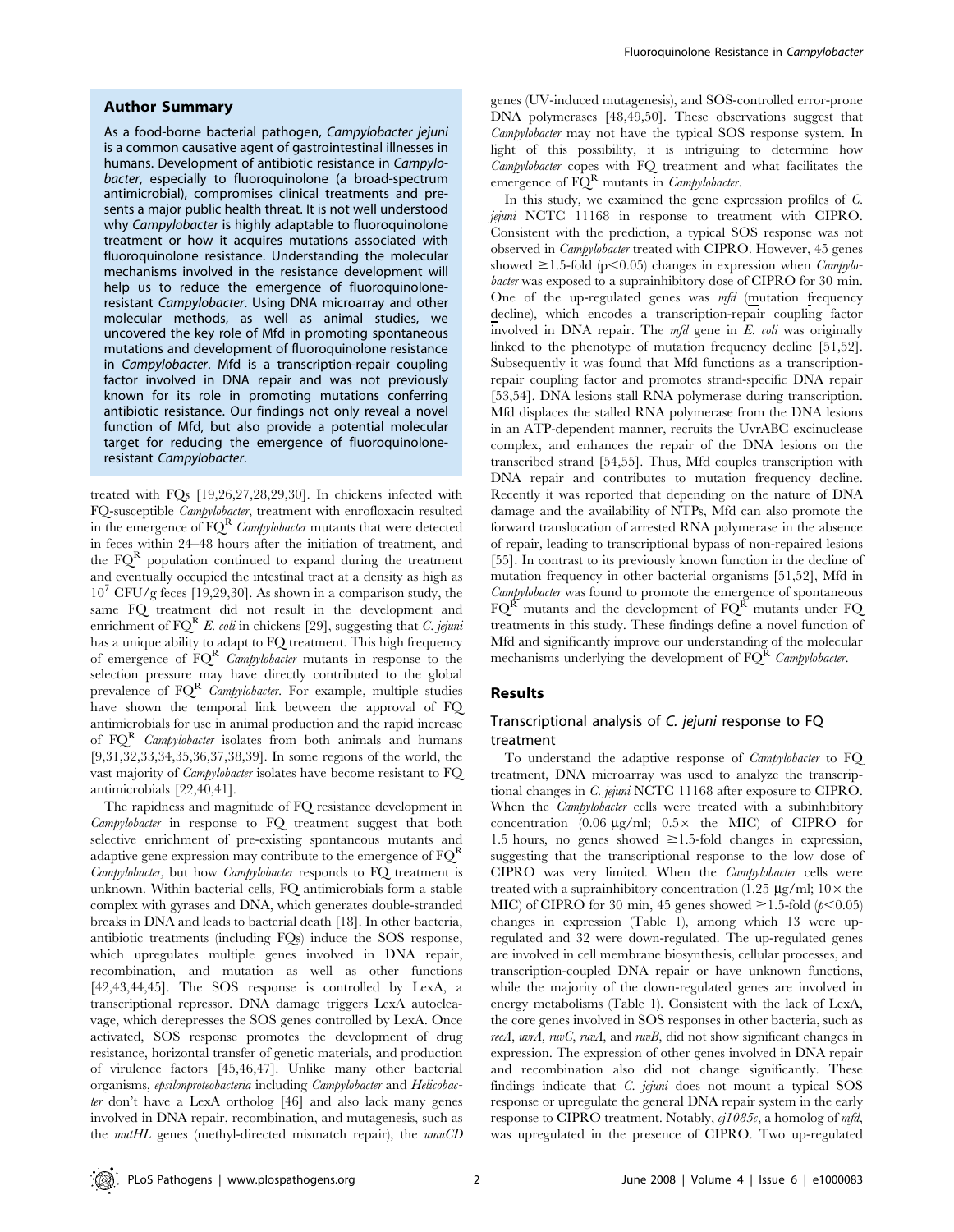Table 1. Genes differentially expressed in the presence of ciprofloxacin.

|                         | <b>Gene ID and Functional Category</b>                                                 | P-Value  | Q-Value  | n-Fold change     |                |
|-------------------------|----------------------------------------------------------------------------------------|----------|----------|-------------------|----------------|
|                         |                                                                                        |          |          | <b>Microarray</b> | qRT-PCR        |
| Cell membrane           |                                                                                        |          |          |                   |                |
| Cj0205                  | uppP, undecaprenyl-diphosphatase                                                       | 0.0135   | 0.130143 | 1.59              | 6.1            |
| Cj0735                  | putative periplasmic protein                                                           | 0.0186   | 0.14811  | 1.70              | $NT*$          |
| Cj0824                  | uppS, undecaprenyl diphosphate synthase                                                | 0.0099   | 0.120356 | 1.52              | 2.1            |
| Cj1351                  | pldA, phospholipase A                                                                  | 0.0046   | 0.094812 | 2.02              | $\overline{2}$ |
| Cj0033                  | putative integral membrane protein                                                     | 0.0033   | 0.086471 | $-1.52$           | <b>NT</b>      |
| Cj0179                  | exbB1, biopolymer transport protein                                                    | 0.0412   | 0.217646 | $-1.88$           | NT             |
| Cj0486                  | putative sugar transporter                                                             | 0.0043   | 0.091967 | $-1.57$           | <b>NT</b>      |
| Cj0553                  | putative integral membrane protein                                                     | 0.0106   | 0.121714 | $-1.59$           | NT             |
| Cj0834c                 | ankyrin repeat-containing possible periplasmic protein                                 | 0.0089   | 0.110719 | $-1.51$           | <b>NT</b>      |
| Cj1013c                 | putative cytochrome C biogenesis protein                                               | 0.0058   | 0.096095 | $-1.52$           | NT             |
| Cj1662                  | putative integral membrane protein                                                     | 0.0055   | 0.096095 | $-1.68$           | <b>NT</b>      |
| Cj1663                  | putative ABC transport system ATP-binding protein                                      | 0.0002   | 0.067622 | $-1.75$           | <b>NT</b>      |
|                         | DNA replication, recombination and repair                                              |          |          |                   |                |
| Cj1085c                 | mfd, transcription-repair coupling factor                                              | 0.0029   | 0.082832 | 1.57              | 2.2            |
| Cj0718                  | dnaE, DNA polymerase III, alpha chain                                                  | 4.07E-05 | 0.052459 | $-1.62$           | $-1.98$        |
|                         | Cellular process and energy metabolism                                                 |          |          |                   |                |
| Cj0041                  | putative flagellar hook-length control protein                                         | 0.0357   | 0.204764 | 1.93              | <b>NT</b>      |
| Cj0065c                 | folk, putative 2-amino-4-hydroxy-6-<br>hydroxymethyldihydropteridine pyrophosphokinase | 0.0117   | 0.129371 | 1.54              | NT             |
| Cj1030c                 | lepA, GTP-binding protein homolog                                                      | 0.0057   | 0.210454 | 1.54              | <b>NT</b>      |
| Cj1280c                 | putative ribosomal pseudouridine synthase                                              | 0.0252   | 0.170564 | 1.50              | NT             |
| Cj0009                  | gltd, glutamate synthase (NADPH) small subunit                                         | 0.0007   | 0.067622 | $-1.74$           | <b>NT</b>      |
| Cj0123c                 | putative tRNA-dihydrouridine synthase                                                  | 0.0020   | 0.076881 | $-1.87$           | $-2.1$         |
| Cj0227                  | argD, acetylornithine aminotransferase                                                 | 0.0208   | 0.151677 | $-1.69$           | <b>NT</b>      |
| Cj0283c                 | cheW, chemotaxis protein                                                               | 0.0125   | 0.130143 | $-1.52$           | NT             |
| Cj0415                  | putative GMC oxidoreductase subunit                                                    | 0.0191   | 0.148174 | $-1.53$           | <b>NT</b>      |
| Cj0490-                 | ald, putative aldehyde dehydrogenase C-terminus                                        | 0.0013   | 0.076653 | $-1.80$           | <b>NT</b>      |
| Cj0537                  | oorb, OORB subunit of 2-oxoglutarate:acceptor<br>oxidoreductase                        | 0.0024   | 0.076881 | $-1.67$           | $-2.23$        |
| Cj0734c                 | hisJ, histidine-binding protein precursor                                              | 0.0404   | 0.214389 | $-1.59$           | NT             |
| Cj0764c                 | speA, biosynthetic arginine decarboxylase                                              | 0.0116   | 0.129371 | $-1.97$           | $-1.96$        |
| Cj0767c                 | kdtB,3-deoxy-D-manno-octulosonic-acid transferase                                      | 0.0370   | 0.207688 | $-1.58$           | NT             |
| Cj1264c                 | hydD, putative hydrogenase maturation protease                                         | 0.0009   | 0.067622 | $-2.13$           | $-6.7$         |
| Cj1265c                 | hydC, Ni/Fe-hydrogenase B-type cytochrome subunit                                      | 0.0016   | 0.076881 | $-2.12$           | NT             |
| Сј1266с                 | hydB, Ni/Fe-hydrogenase large subunit                                                  | 0.0032   | 0.086244 | $-1.56$           | NT             |
| Cj1364c                 | fumC, fumarate hydratase                                                               | 0.0255   | 0.171473 | $-1.52$           | NT             |
| Cj1476c                 | pyruvate-flavodoxin oxidoreductase                                                     | 0.0133   | 0.130143 | $-1.55$           | NT             |
| Сј1566с                 | nuoN, NADH dehydrogenase I chain N                                                     | 0.0039   | 0.088549 | $-2.03$           | $-2.71$        |
| Cj1567c                 | nuoM, NADH dehydrogenase I chain M                                                     | 0.0055   | 0.096095 | $-1.60$           | NT             |
| Cj1624c                 | sdaA, L-serine dehydratase                                                             | 0.0046   | 0.094812 | $-1.58$           | NT             |
| Cj1682c                 | gltA, citrate synthase                                                                 | 0.0167   | 0.142007 | $-1.54$           | <b>NT</b>      |
| Cj1688c                 | secY, preprotein translocase subunit                                                   | 0.0021   | 0.076881 | $-1.63$           | $-2.15$        |
| Cj1717c                 | leuC, 3-isopropylmalate dehydratase large subunit                                      | 0.0018   | 0.076881 | $-1.61$           | <b>NT</b>      |
| <b>Unknown function</b> |                                                                                        |          |          |                   |                |
| Cj0163c                 | hypothetical protein                                                                   | 0.0204   | 0.151393 | 1.60              | NT             |
| Cj0814                  | hypothetical protein                                                                   | 0.0002   | 0.067622 | 1.99              | NT             |
| Cj0959c                 | hypothetical protein                                                                   | 0.0233   | 0.160562 | 1.50              | NT             |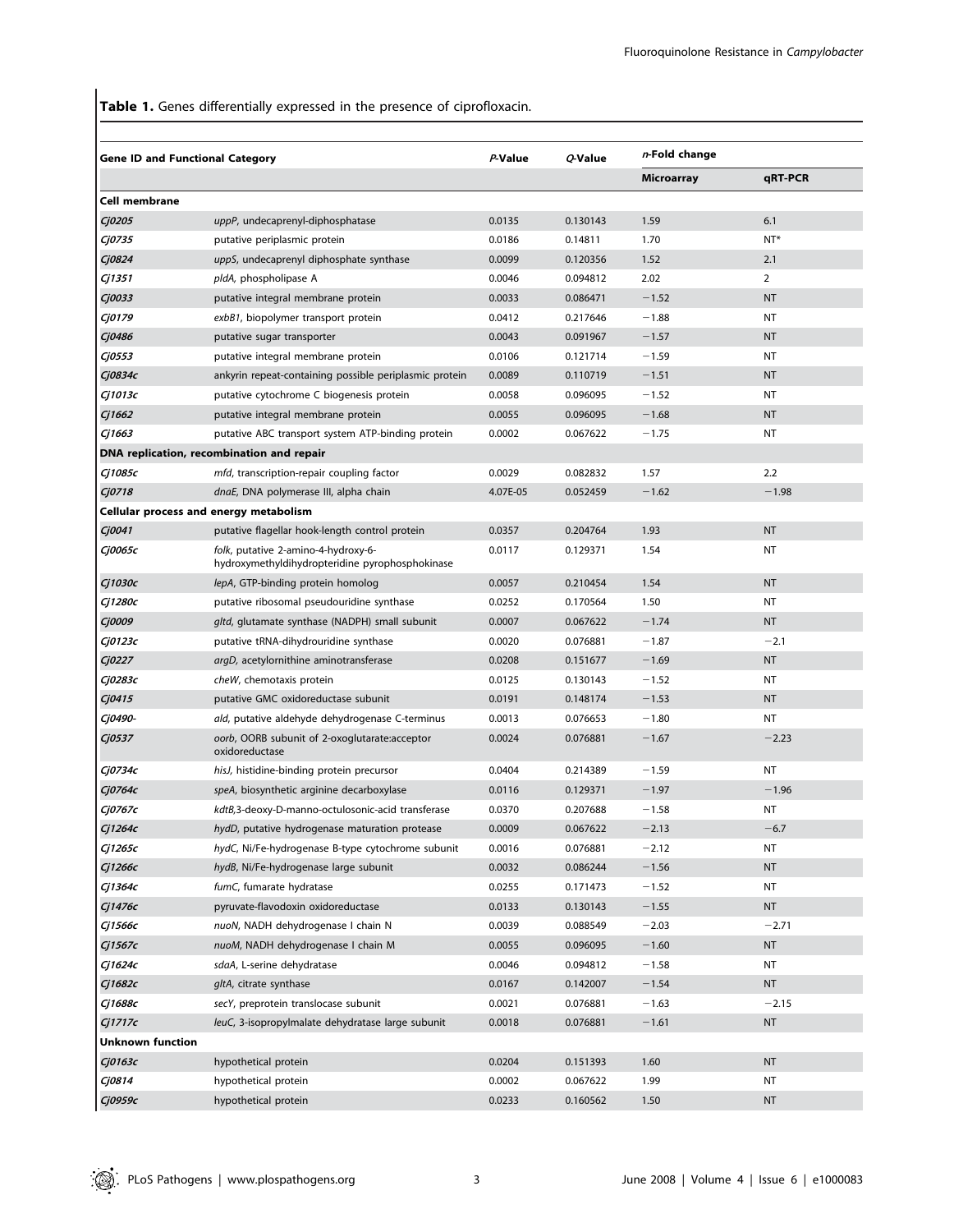|  | Table 1. Cont. |  |
|--|----------------|--|
|  |                |  |

| <b>Gene ID and Functional Category</b> | P-Value                      | O-Value | $n$ -Fold change |                   |           |
|----------------------------------------|------------------------------|---------|------------------|-------------------|-----------|
|                                        |                              |         |                  | <b>Microarray</b> | qRT-PCR   |
| Cj1025c                                | hypothetical protein         | 0.0389  | 0.210454         | 1.54              | <b>NT</b> |
| Cj0125c                                | hypothetical protein Cj0125c | 0.0031  | 0.084482         | $-1.53$           | <b>NT</b> |
| Cj0554                                 | hypothetical protein         | 0.0083  | 0.107589         | $-1.71$           | <b>NT</b> |

\* NT: Not tested.

doi:10.1371/journal.ppat.1000083.t001

genes, uppP and uppS, encode products involved in cell wall production [56,57], while *pldA* encodes an outer membrane phospholipase that has been implicated in hemolysis, capsular production, and virulence [58,59]. According to the Q values, the identified genes would have an estimated false discovery rate (FDR) of 20%. However, quantitative real-time RT-RCR (qRT-PCR) confirmed all of the 11 genes selected from the microarray list (Table 1), suggesting that the actual FDR is lower than the estimation.

# Characteristics of Mfd

Cj1085c (978aa) was annotated as Mfd [48] and shows 31.5% amino acid identity to the E. coli Mfd protein (1148 aa). In addition, it contains the characteristic domains conserved in Mfd proteins, such as the ATP/GTP-binding site motif and the superfamily II helicase motif. Mfd in other bacteria has been shown to be involved in strand-



Figure 1. Insertional mutation of  $mfd$  and its impact on the transcription of cj1084c. (A) Diagram depicting the genomic organization of mfd and its flanking regions. ORFs and their directions of transcription are indicated by boxed arrows. The location of the inserted kanamycin resistance gene (aphA3) in mfd is indicated. (B) PCR confirmation of the aphA3 insertion into the mfd gene in JH01. Lane 1 shows the PCR product from 11168, while Lane 2 shows the PCR product of JH01. The primers used in the PCR were mfd-F2 and mfd-R2. Lane M contains 1 kb DNA size markers (Promega). (C) RT-PCR analysis of cj1084c expression in strains 11168 and JH01. The same amount of total RNA from 11168 (Lane 1) and JH01 (Lane 2 and 3) were used as template in the RT-PCR. Lanes 1 and 2 are normal RT-PCR reactions. Lane 3 is a RT-PCR reaction without reverse transcriptase (DNA-free control for the RNA preparation). In Lane 4, genomic DNA of 11168 was used as template (positive control for PCR). doi:10.1371/journal.ppat.1000083.g001

specific DNA repair by displacing lesion-stalled RNA polymerase and recruiting enzymes involved in recombination events [54,60]. The mfd locus is highly conserved in *Campylobacter* and is present in all  $Campylobacter$  species and  $C.$  jejuni strains that have been sequenced to date. The Mfd proteins in different *Campylobacter* species share 57– 79% identity to the Mfd in C. jejuni NCTC 11168. Within C. jejuni, the Mfd proteins are 98–100% homologous among different strains. The *mfd* gene is located in the middle of a gene cluster, whose transcription is in the same direction (partially shown in Fig. 1A). The downstream gene Cj1084c encodes a putative ATP/GTP binding protein, while the upstream gene  $C_11086c$  encode a hypothetical protein [48]. It is unknown if mfd and its flanking genes form an operon, but it appeared that  $C_11086c$  and mfd were cotranscribed because a RT-PCR product spanning both ORFs was amplified (data not shown).

# Expression levels of mfd influence the frequency of emergence of spontaneous FQ-resistant mutants

Since *mfd* was the only DNA repair related gene that showed a significant change in expression in the early response of C. jejuni to CIPRO treatment (Table 1), we examined its role in the emergence of spontaneous  $FQ^R$  mutants in *Campylobacter*. Firstly, the mfd gene was inactivated by insertional mutagenesis (Fig. 1B). As shown in Fig. 2, the *mfd* mutant (JH01) showed a approximately





Figure 2. Frequencies of emergence of spontaneous  $FQ^R$ mutants in different C. jejuni strains including the wild-type 11168, the *mfd* mutant (JH01), the complemented *mfd* mutant (JH02), and the *mfd*-overexpressing construct (JH03). Three different concentrations of CIPRO (1, 2, and 4  $\mu$ g/ml, respectively) were used in the detection plates to count  $FQ<sup>R</sup>$  colonies. Each bar represents the mean<sup>+</sup>standard deviation of frequencies from three independent cultures. The bars labeled with different letters indicate that they are significantly different ( $P<$ 0.05).

doi:10.1371/journal.ppat.1000083.g002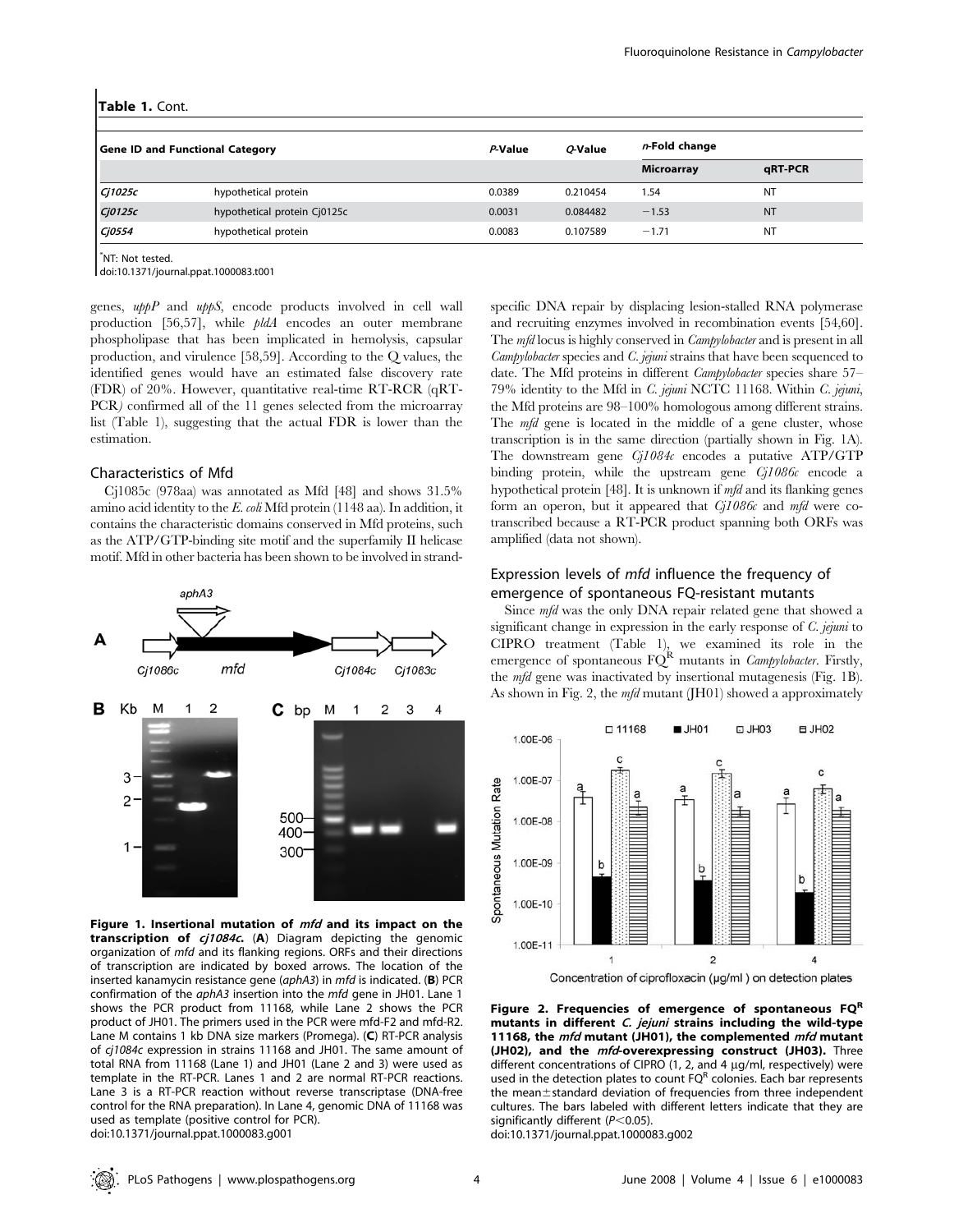

Figure 3. Growth kinetics of various C. jejuni constructs in culture media. The strains were grown in MH broth (A) or MH broth supplemented with 0.06  $\mu$ g/ml of CIPRO (B). doi:10.1371/journal.ppat.1000083.g003

100-fold reduction in the frequencies of emergence of spontaneous  $FQ<sup>R</sup>$  mutants detected using plates containing three different concentrations  $(1, 2, and 4 \mu g/ml, respectively)$  of CIPRO. Complementation of the mfd mutant in trans by a plasmid-carried mfd restored the frequencies of mutant emergence to the wild-type level (JH02 in Fig. 2). As determined by qRT-PCR, the expression level of mfd in the complemented construct (JH02) was fully restored  $(1.7 \times$  the wild-type level). pRY112 alone (without the cloned mfd gene) did not complement the mfd mutant in the mutation frequency (data not shown). These results indicate that Mfd contributes significantly to the rate of spontaneous mutations to FQ resistance.

Secondly, we determined if the enhanced expression of  $mfd$ increases the mutation frequency. For this purpose, we constructed strain JH03, which was a wild-type 11168 strain containing an extra copy of mfd carried on a shuttle plasmid. In JH03, the mRNA of mfd increased 3.8 times compared with that in 11168 as determined by qRT-PCR. When compared with the wild-type 11168, the frequency of emergence of  $FQ<sup>R</sup>$  mutants from JH03 increased about 10-fold (Fig. 2). The increase was reproducible in multiple experiments and was statistically significant  $(P<0.05)$ . These results indicated that overexpression of *mfd* increases the frequency of emergence of spontaneous  $FQ<sup>R</sup>$ mutants.

Given that there is only one nucleotide between the mfd gene and its downstream gene  $c_l1084c$ , it was prudent to determine if the mfd mutation resulted in a polar effect on the expression of cj1084c. RT–PCR showed that  $q1084c$  was transcribed at a comparable level in both the mfd mutant and the wild-type NCTC 11168 (Fig. 1C). RT-PCR was also performed using 10 fold serial dilutions of the RNA template, which yielded comparable results between the two strains (data not shown). PCR without the reverse transcriptase did not yield a product (Fig. 1C), indicating that the mRNA templates had no DNA contamination. These results suggested that the insertional mutation in the mfd gene did not cause an apparent polar effect on expression of the downstream gene. This finding plus the complementation data (Fig. 2) strongly indicate that loss of Mfd is responsible for the observed reduction in the mutation frequency in JH01.

# Loss of mfd does not affect the susceptibility of C. jejuni to antibiotics

To examine if the reduction in the emergence of spontaneous  $FQ<sup>R</sup>$  mutants is caused by the increased susceptibility of the *mfd* mutant to CIPRO, we compared the MICs of several antibiotics in the mfd mutant with those in the wild type. Our results did not reveal any differences between the mutant and the wild type in their susceptibility to the tested antibiotics including erythromycin, ampicillin, streptomycin, and CIPRO (data not shown). In addition, there was no apparent difference in growth kinetics between the wild-type and the mfd mutant either in MH broth (without antibiotics) or in MH broth supplemented with a subinhibitory concentration  $(0.06 \text{ µg/ml})$  of CIPRO (Fig. 3). The growth rates of the *mfd* over-expressing strain (JH03) and the complemented mutant (JH02) were also similar to that of the wild type (Fig. 3). Thus, the reduced spontaneous mutation rate to FQ resistance in the mfd mutant was not attributable to decreased growth rate or increased susceptibility to antibiotics. In addition, the CIPRO-resistant colonies examined for gyrA mutations all carried the C257T mutation in gyrA and had a CIPRO MIC of  $>32 \mu$ g/ml regardless of the backgrounds (11168 or JH01) from which the mutants were selected.

# Mfd contributes to the emergence of  $FQ<sup>R</sup>$  Campylobacter under in vitro treatment

 $FQ<sup>R</sup>$  Campylobacter mutants emerge rapidly from a FQ-susceptible population once treated with FQ antimicrobials [19,26,27,28,29,30]. To determine if Mfd influences the development of  $FQ^R$ Campylobacter under selection pressure, we conducted in vitro growth experiments, in which  $C$ . jejuni was treated with a suprainhibitory concentrations of CIPRO  $(4 \mu g/ml)$ . In the first treatment experiment,  $10<sup>9</sup>$  CFU of bacterial cells were inoculated into each flask containing 100 ml MH broth with  $4 \mu$ g/ml of CIPRO, yielding an initial cell density of  $10^7$  CFU/ml. At the beginning of the treatment,  $1-3$  CFU/ml of  $FQ^R$  mutants were detected in the flasks inoculated with 11168, while no  $FQ^R$  mutants were detected in the cultures inoculated with JH01 (Fig. 4A). One day after the initiation of the treatment, the numbers of  $FQ<sup>R</sup>$  mutants in the 11168 cultures grew to a level ranging from a few hundreds to a few thousands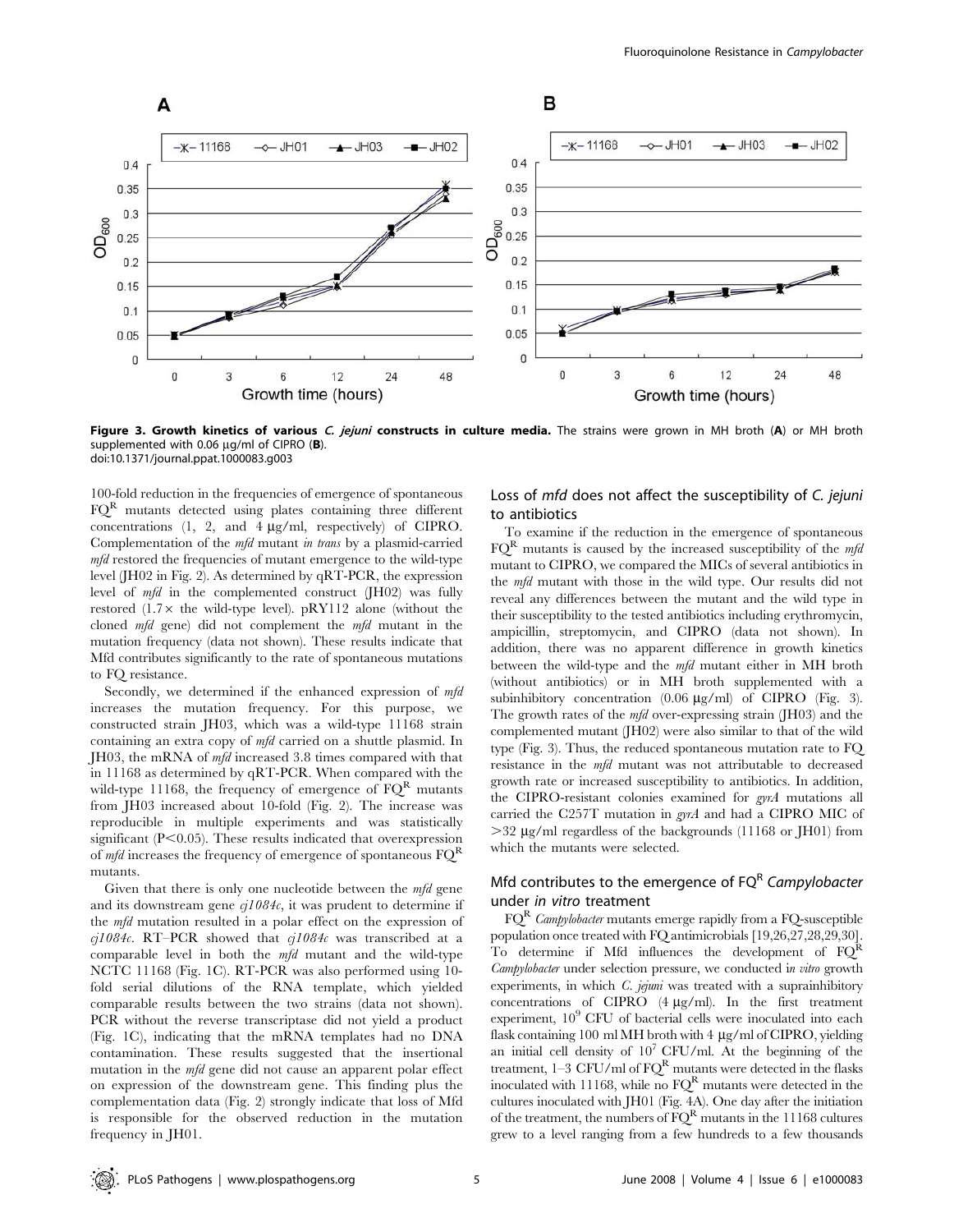

Figure 4. Development of  $FQ<sup>R</sup>$  mutants from 11168 (solid circle) and JH01 (triangle) grown in MH broth supplemented with 4  $\mu$ q/ml of CIPRO. In (A), the initial cell density (at time 0) of each culture was 10<sup>7</sup> CFU/ml, while in (B) the initial cell density was  $10^6$  CFU/ml. Each symbol represents the number of FQ<sup>R</sup> mutants in a single culture. Each horizontal bar represents the mean  $log_{10}$  CFU/ml from each strain at a given time. (A) Displays the results of 3 independent experiments, while (B) represents the results of two independents experiments. The detection limit of the plating method is 1 CFU/ml.

doi:10.1371/journal.ppat.1000083.g004

CFU/ml, while no mutants or about 1 CFU/ml of  $FQ<sup>R</sup>$  mutants were detected in the cultures of JH01 (Fig. 4A). The  $FQ<sup>R</sup>$ populations expanded on day 2 in both strains, but the  $F\widetilde{Q}^{R}$ population of JH01 was still about 1,000-fold less than that of 11168. Due to the continued enrichment of the  $FQ<sup>R</sup>$  mutants by CIPRO and the fact that the mutants of 11168 was entering the stationary phase, the average difference between 11168 and JH01 on day 3 decreased, but was still more than one order of magnitude (Fig. 4A). In the second experiment,  $2\times10^7$  CFU bacterial cells of 11168 or JH01 were inoculated into each flask containing 20 ml of MH broth with 4  $\mu$ g/ml of CIPRO, yielding an initial cell density of 10<sup>6</sup> CFU/ ml. At the beginning of the treatment, no  $FQ<sup>R</sup>$  mutants were detected from either 11168 or JH01 (Fig. 4B). On day 1 after the initiation of the treatment,  $FQ^{R}$  Campylobacter emerged from some of the cultures of 11168 and continued to expand in numbers on day 2 and day 3. In contrary to 11168, no  $FQ^R$  mutants emerged from any of the JH01 cultures during the three-day incubation (Fig. 4B). In the third experiment, the inoculum was decreased to  $2\times10^4$  CFU per

flask (initial cell density =  $10^3$  CFU/ml), and no FQ<sup>R</sup> mutants were detected from either 11168 or JH01 after three day's incubation (data not shown). These results indicated that emergence of  $FQ<sup>R</sup>$ mutants under treatment with CIPRO was influenced by the initial bacterial cell density and facilitated by the function of Mfd.

# Mfd affects the emergence of  $FQ<sup>R</sup>$  mutants in vivo

To determine if Mfd influences the emergence of  $FO<sup>R</sup>$ Campylobacter during in vivo therapeutic treatment, broiler chickens were infected with 11168 or JH01 and then treated with enrofloxacin administered in drinking water (50 ppm). The birds in both groups were quickly colonized by C. jejuni after inoculation (Fig. 5). Before the treatment with enrofloxacin, all birds were colonized by Campylobacter and the colonization levels (CFU/g feces) were similar in both groups  $(p>0.05)$ . One day after initiation of the treatment, the number of colonized chickens and the levels of colonization decreased drastically in both groups, with Campylobacter detectable only in three chickens that were inoculated with the wild-type strain (Fig. 5A). After that, the numbers of Campylobacter in both groups rebounded. On day 3 after the initiation of the treatment, all of the birds in the 11168 group were re-colonized by Campylobacter and remained colonized until the end of the experiment. For the group inoculated with JH01, 6 of the11 birds became positive with *Campylobacter* on day 3 after initiation of the treatment (Fig. 5A) and 3 birds remained negative until the end of the experiment. On days 3, 5 and 7 after initiation of the treatment, the average colonization level of the JH01-inoculated group was approximately 3 log units lower than that of the 11168 inoculated group (Fig. 5A) and the differences were statistically significant ( $p<0.05$ ). The number of  $FQ^R$  Campylobacter in each chicken was also monitored. Prior to the treatment, no  $FQ^{R}$  C. jejuni was detected in any of the chickens (Fig. 5B). On day 1 after initiation of the treatment, the three Campylobacter-positive birds of the 11168-inoculated group still carried FQ-susceptible Campylobacter. However,  $FQ^{R}$  C. jejuni appeared on day 3 in all birds of the 11168-inoculated group and in some birds of the JH01-inoculated group (Fig. 5B). Comparison of the total Campylobacter counts (Fig. 5A) with the numbers of  $FQ^R$  Campylobacter (Fig. 5B) revealed that the birds were re-colonized by  $FQ^R$  mutants after initiation of the treatment. The average numbers of  $FQ^R$  Campylobacter in the JH01-inoculated group were approximately 3 log units lower that those of the 11168-inoculated group (Fig. 5B) and the differences were statistically significant  $(p<0.05)$ . These results indicate that loss of Mfd significantly reduced the rates of emergence of  $FO<sup>R</sup>$ Campylobacter in enrofloxacin-treated chickens.

Representative Campylobacter isolates obtained at different sampling times from both groups were tested for CIPRO MICs using E-test strips. The result showed that before treatment all the tested isolates from both groups were susceptible to CIPRO ( $MICs = 0.094 - 0.125 \mu g/ml$ ). The majority of the tested isolates from day 1 after initiation of the treatment were still susceptible to CIPRO ( $MICs = 0.094-0.5 \mu g/ml$ ). On day 3 after the initiation of treatment, 21 of the 22 tested isolates (from both groups) had a CIPRO MIC of  $>32 \mu g/ml$  and the other one had an MIC of 8 mg/ml. Similarly, the majority (44 out of 49) of the tested isolates from days 5 and 7 had a CIPRO MIC of  $>32 \mu g/ml$  and the rest had MICs from  $1-24 \mu g/ml$ . The MIC results further confirmed the differential plating results that the chickens were re-colonized by FQR Campylobacter.

#### **Discussion**

When *Campylobacter* cells were treated with a subinhibitory concentration (0.06  $\mu$ g/ml, 0.5× the MIC) of CIPRO for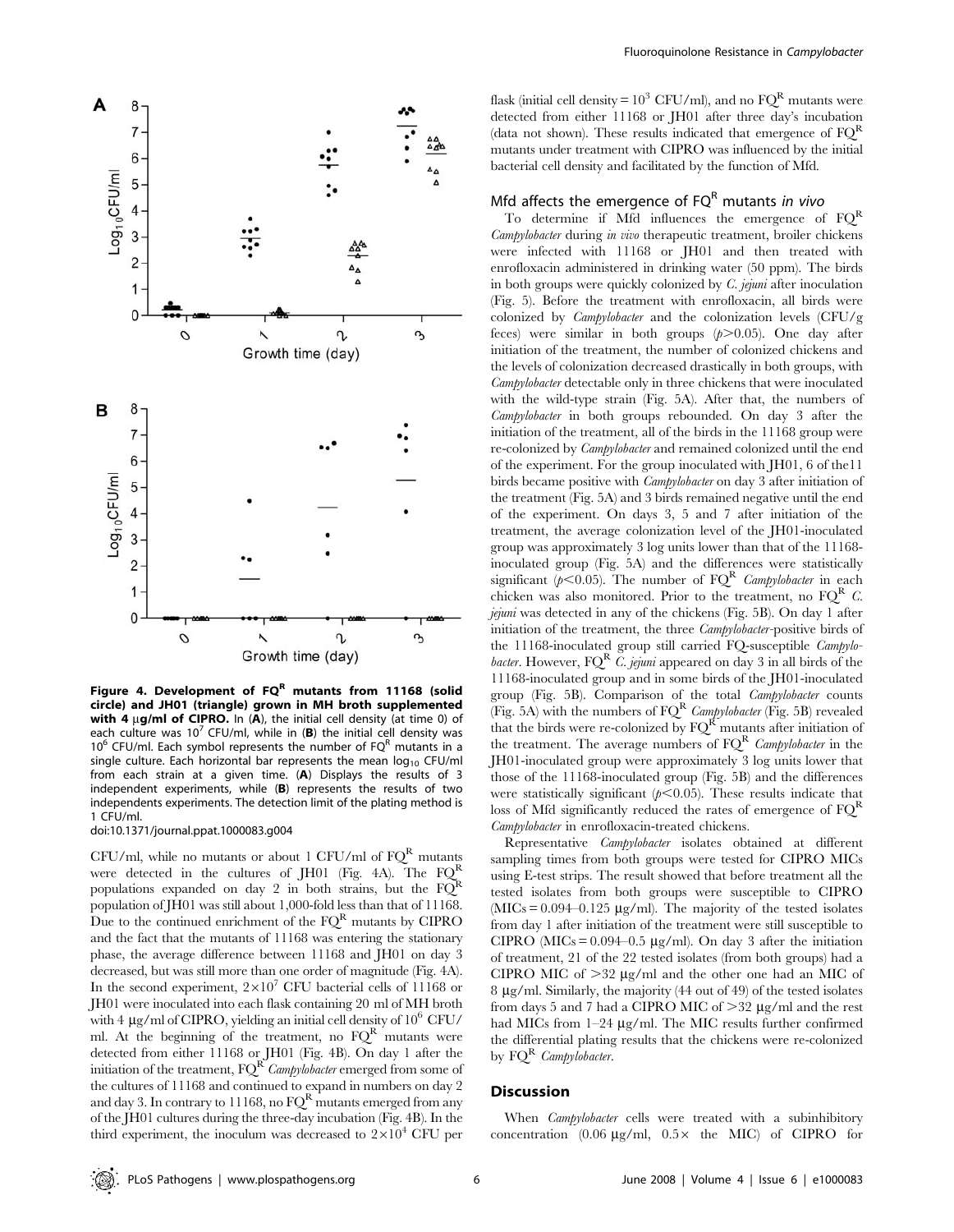

Figure 5. Development of FQR Campylobacter mutants in chickens initially infected with FQ-susceptible Campylobacter, but treated with enrofloxacin. (A) The level of total Campylobacter in each chicken inoculated with the wild-type 11168 (open circle) or the mfd mutant strain (JH01; solid circle). The treatment with enrofloxacin started on day 0 and lasted for five consecutive days (indicated by a bracket on top of the panel). (B) The level of FQ<sup>R</sup> Campylobacter in each chicken inoculated with the wild-type (open circle) or the mfd mutant (solid circle). In both panels, each symbol represents the number of Campylobacter in a single bird. Each group includes eleven chickens and the mean of each group at a given time is indicated by a horizontal bar. A chicken is considered negative if the level of colonization was below the detection limit ( $10^2$  CFU/ g of feces). doi:10.1371/journal.ppat.1000083.g005

1.5 hours, no significant changes in gene expression were detected using the cut-off criteria defined in this study. This result was somewhat similar to the study with Haemophilius influenzae [61] in that the treatment with a low concentration of CIPRO induced few changes in gene expression, but was different from that study because several genes involved in SOS response were upregulated in Haemophilius influenzae. Prolonged treatment of Campylobacter with the subinhibitory concentration of CIPRO may reveal noticeable changes in gene expression, but culturing Campylobacter with  $0.06 \mu$ g/ml of CIPRO reduces its growth rate (Fig. 3), which will make the comparison with the non-treated control unfeasible and complicate the interpretation of the microarray results. To mimic clinical treatment, C. jejuni cells were exposed to a suprainhibitory dose (1.25  $\mu$ g/ml, 10 $\times$  the MIC) of CIPRO. This dose is within the concentration range of CIPRO in gut contents during FQ treatment in chickens [62]. The reason that we treated the samples for 0.5 hour instead of a longer time was to detect the primary response triggered by CIPRO, instead of the secondary response caused by cell death. When *Campylobacter* cells were treated with this suprainhibitory dose for 0.5 hour, the expression of multiple genes was significantly altered (Table 1). Notably, the majority of the affected genes were downregulated and many of them are involved in cellular processes and energy metabolism (Table 1). This result is similar to the findings obtained with other bacteria [43,44,61] and supports the notion that reducing cellular metabolism is a common strategy utilized by bacteria to cope with antibiotic treatment.

Within bacterial cells CIPRO interacts with gyrase and DNA, blocking DNA replication and transcription [18]. When exposed to CIPRO, the expression of  $gyrA$  and  $gyrB$  in various bacteria was either altered or unchanged [43,61,63]. In this study, we found that the expression of gyrA, gyrB, and topA was not significantly affected in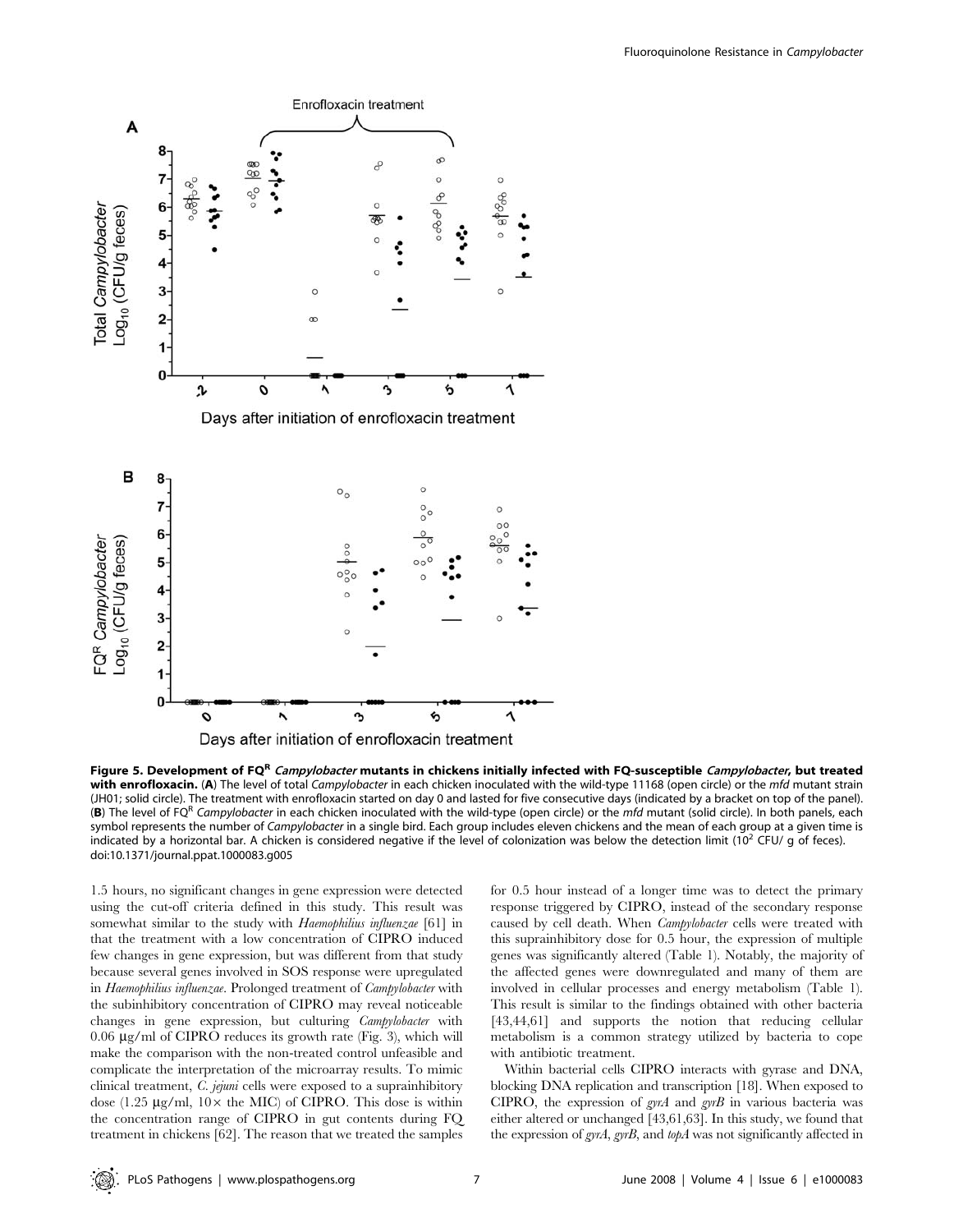Campylobacter by CIPRO. In addition, the expression of the genes encoding enzymes involved in DNA repair, recombination, or mutagenesis, such as recA, ruvABC, uvrABC, and mutS, did not change significantly. Only two genes involved in DNA metabolism (mfd and dnaE) were affected by CIPRO under the conditions used in this study (Table 1). Theses observations indicate that C. jejuni does not mount a typical SOS response under the treatment with FQ. These findings are also consistent with the fact that  $C$ . jejuni lacks LexA, the key regulator of bacterial SOS responses [46].

In addition to transcription-coupled DNA repair, Mfd has been associated with other functions in bacteria [64]. For example, Mfd of Bacillus subtilis is involved in homologous DNA recombination and stationary-phase mutagenesis [65,66]. Inactivation of the mfd gene of B. subtilis resulted in a great reduction in the number of prototrophic revertants to Met<sup>+</sup>,  $\text{His}^+$ , and Leu<sup>+</sup> during starvation [66], indicating that Mfd promotes adaptive mutagenesis. This finding is in contrast to the known function of Mfd in mediating mutation frequency decline and could be explained by the role of Mfd in promoting transcriptional bypass and consequently increasing the adaptive mutagenesis rates [66].

In this study we found that Mfd increases the frequency of emergence of spontaneous  $FQ^R$  mutants in *Campylobacter* (Fig. 2). Furthermore, the *mfd* mutation also decreased the frequency of emergence of spontaneous streptomycin-resistant mutants in Campylobacter (data not shown). Together, the results convincingly showed that Mfd is an important player in modulating the mutation rates in *Campylobacter*. To our knowledge, this is the first report documenting the key role of Mfd in promoting spontaneous mutation rates in a bacterial organism. How Mfd contributes to the increased mutation rates in Campylobacter is unknown, but it can be speculated that transcriptional bypass mediated by Mfd may actively occur in replicating non-stressed Campylobacter populations, resulting in an elevated level of retromutagenesis (fixed changes in DNA sequence due to transcriptional mutation [67]) that contributes to the size of the mutant pools. This possibility remains to be examined in future studies. Although mfd contributes significantly to the mutation rate (Fig. 2), its expression level was not precisely proportional to the mutation frequencies. For example, expression of mfd was upregulated 3.8-fold in JH03, but its mutation frequency increased 10-fold. This difference is probably due to the fact that emergence of spontaneous mutants is a multi-step process and Mfd only contributes to one of the steps in the process. It is also possible that Mfd interacts with other proteins in modulating the mutation frequency. Thus, the changes in mfd expression level and the mutation frequency are not exactly at the same scale.

Another interesting observation of this study is the upregulation of mfd by CIPRO. The enhanced expression may be needed for transcription repair because CIPRO treatment causes DNA damage, which stalls RNA polymerase. Alternatively, the increased production of Mfd may enhance transcriptional bypass of the non-repaired DNA lesions in order to maintain cell viability and/or promote mutations for resistance. This possibility is high given the facts that massive DNA damage incurred by a suprainhibitory dose of CIPRO may overwhelm the DNA repair system and Campylobacter must maintain certain levels of transcription to survive the treatment, that Mfd contributes significantly to the mutation rates to FQ resistance (Fig. 2), and that Campylobacter does not have the error-prone DNA polymerases, such as Pol II, Pol IV, and Pol V [48]. E. coli and other bacteria have these errorprone DNA polymerases [68,69], which are repressed by LexA, but upregulated by the SOS response triggered by DNA damage. Once produced, the enzymes perform translesion DNA synthesis, allowing replication to continue without DNA repair. This special

functional feature results in reduced genetic fidelity, but allows for bacterial survival under stress. The outcome of the enhanced expression of the error-prone enzymes is the increased mutation rates, which contribute to the emergence of drug resistance [70]. In the absence of a SOS response and the error-prone DNA polymerases, Campylobacter may use Mfd as an alternative pathway to increase mutation rates. Thus, enhanced expression of mfd may represent an adaptive response of Campylobacter to the stresses imposed by CIPRO treatment. How CIPRO upregulates Campylobacter Mfd is unknown and further work in this direction is warranted.

 $\mathrm{FO}^\mathrm{R}$  Campylobacter readily emerges from a FQ-susceptible population when treated with FQ antimicrobials (Figs. 4 and 5). As shown in the in vitro experiment, the development of  $FO^R$ population under CIPRO treatment is influenced by the initial cell density (Fig. 4 and the corresponding text) as well as the functional state of Mfd. Considering the differences in spontaneous mutation rate between 11168 and JH01 (Fig. 2), it was likely that the 11168 and JH01 inocula had different numbers of pre-existing  $FQ<sup>R</sup>$ mutants, which were selected by CIPRO and contributed to the differences in the  $FQ^R$  population detected in the cultures of the two strains. The inoculum-dependent emergence of  $FQ<sup>R</sup>$  mutants in both 11168 and JH01 suggests that development of  $FQ<sup>R</sup>$ Campylobacter under FQ treatment involves selection of preexisting mutants. However, the magnitude and dynamics of  $FQ^R$  development can not be totally explained by selection. For example, in some cultures  $FQ^R$  mutants were not detectible until the  $2^{nd}$  day of the incubation (Fig. 4). A single mutant at time zero in a culture flask would grow to a population of more than 2,000 cells in one day (the generation time of *C. jejuni* in MH broth is about 2 hours), which would be readily detected by the plating method on day 1. Thus, if selection was the only factor in the development of  $FQ<sup>R</sup>$ Campylobacter, the latest time for detecting the pre-existing mutants in the mutant-positive flasks would be day 1 after initiation of the treatment. Obviously, this was not the case for all of the cultures because some of them did not show  $FQ^R$  mutants until day 2 (Fig. 4). In addition, some cultures were negative with  $FQ<sup>R</sup>$  mutants at time zero, but showed a large number of mutants at day 1, which could not be easily explained by sole selection of a few preexisting mutants from the inocula. Considering these unexplainable observations and the fact that a small fraction of the FQ-susceptible inoculum survived the killing effect as long as one day after the initiation of the treatment (data not shown), it was possible that new  $FQ<sup>R</sup>$  mutants were developed during the treatment. If this occurs, Mfd may enhance the emergence of new mutants by promoting transcriptional bypass or other mechanisms, which may partly explain the differences between 11168 and JH01 in the dynamics of emergence of  $FQ<sup>R</sup>$  mutants. Thus, there is a possibility that both selection of preexisting mutants and de nova formation of mutants are involved in the development of  $FQ^R$  Campylobacter during treatment with  $FQ$ antimicrobials.

The role of Mfd in the development of  $FQ<sup>R</sup>$  mutants was further shown by the in vivo experiment, in which Campylobacterinfected chickens were treated with enrofloxacin (Fig. 5). Previous studies have shown that therapeutic use of FQ antimicrobials in chickens promotes the emergence of  $FQ<sup>R</sup>$  Campylobacter [19,27,28,29,30], which can be potentially transmitted to humans via the food chain. In this study, we showed that inactivation of mfd significantly reduced the development of  $FQ^R$  Campylobacter in chickens (Fig. 5). In fact, several birds in the JH01-inoculated group became negative with *Campylobacter* once the treatment was initiated. Since the mfd mutant did not show a growth defect in vitro (Fig. 3) and colonized chickens as efficiently as the wild-type strain (see the colonization level before treatment in Fig. 5), the observed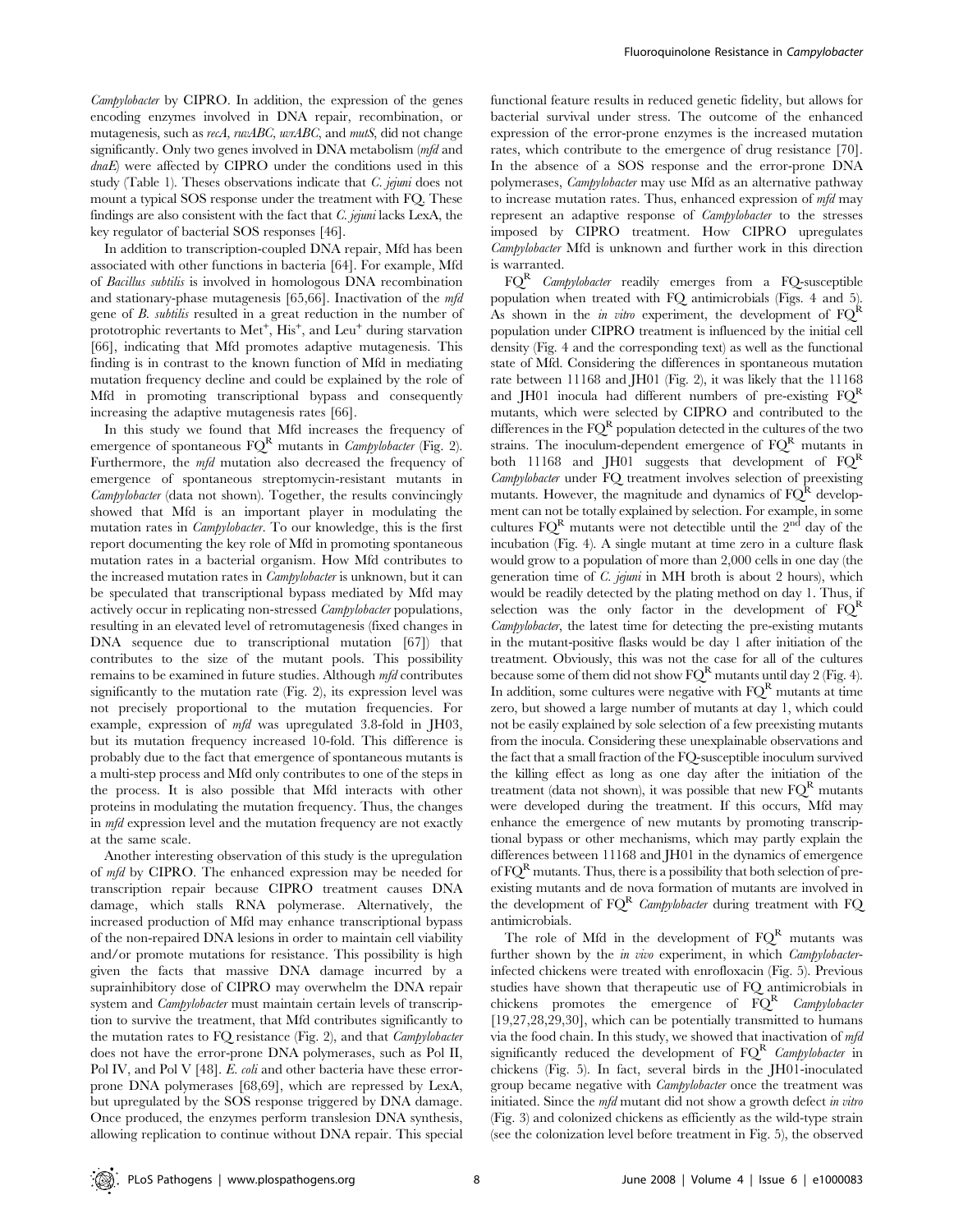differences in the development of  $FQ<sup>R</sup>$  mutants were not due to changes in growth characteristics. These in vivo results (Fig. 5) plus the in vitro findings (Fig. 4) clearly showed that Mfd plays an important role in the development of  $FQ<sup>R</sup>$  Campylobacter mutants under the selection pressure. To our knowledge, this is the first report that documents the role of Mfd in the development of FQ resistance in a bacterial pathogen. Since Mfd is highly conserved in bacterial organisms [64], it would be interesting to know if this finding applies to other bacterial pathogens. In addition, inhibition of Mfd functions may represent a feasible approach to reducing the emergence of  $FQ^R$  Campylobacter.

# Materials and Methods

#### Bacterial strains and growth conditions

C. jejuni strain NCTC 11168 (ATCC 700819) was used in this study. The strain was routinely grown in Mueller-Hinton (MH) broth (Difco) or on MH agar at  $42^{\circ}$ C under microaerobic conditions (5%  $O_2$ , 10%  $CO_2$ , and 85% N<sub>2</sub>). The media were supplemented with kanamycin  $(50 \mu g/ml)$  or chloramphenicol (4  $\mu$ g/ml) as needed. *Escherichia coli* cells were grown at 37<sup>°</sup>C with shaking at 200 r.p.m. in Luria Bertani (LB) medium which was supplemented with ampicillin (100  $\mu$ g/ml) or kanamycin (30  $\mu$ g/ ml) when needed.

#### DNA microarray and qRT-PCR

DNA microarray was used to identify genes that were differentially expressed in C. jejuni 11168 treated with CIPRO. For RNA isolation, *Campylobacter* cells were grown for 24 hours to the mid exponential phase  $(OD_{600} \approx 0.1 \sim 0.15)$  and split into two equal portions, one of which was treated with CIPRO and the other served as a non-treated control. A subinhibitory concentration (0.06  $\mu$ g/ml, 0.5 $\times$  the MIC) and a suprainhibitory dose  $(1.25 \text{ µg/ml}, 10 \times \text{ the MIC})$  of CIPRO were used in the treatments. For the treatment with  $0.06 \mu g/ml$  of CIPRO, the treated and non-treated samples were incubated at  $42^{\circ}$ C for 1.5 hours under microaerobic conditions, while for the treatment with 1.25  $\mu$ g/ml of CIPRO, the samples were incubated at 42<sup>°</sup>C for 30 min under microaerobic conditions. Immediately after the incubation, RNAprotect Bacteria Reagent (Qiagen, Valencia, CA) was added to the cultures to stabilize mRNA. The total RNA from each sample was extracted using the RNeasy Mini Kit (Qiagen). The purified RNA samples were treated with On-Column DNase Digestion Kit (Qiagen) followed by further treatments with DNase to remove residual DNA contamination. RNA samples were extracted from 6 independent treatments with each concentration of CIPRO. Absence of contaminating DNA in the RNA samples was confirmed by RT-PCR. The concentration of total RNA was estimated with the NanoDrop ND-1000 spectrophotometer (NanoDrop, Wilmington, DE, USA), and the integrity and size distribution of the purified RNA was determined by denaturing agarose gel electrophoresis and ethidium bromide staining. The quality of total RNA was further analyzed using the Agilent 2100 Bioanalyzer (Agilent Technologies, Santa Clara, CA, USA), which showed the good quality and integrity of the RNA samples (Data not shown).

cDNA synthesis and labeling, microarray slide (Ocimum Biosolutions) hybridization, Data collection and normalization, and statistical analysis were performed as described in a previous publication [71]. For each type of treatment  $(0.06 \text{ µg/ml}$  for 1.5 hours or 1.25  $\mu$ g/ml for 30 min), six microarray slides were hybridized with RNA samples prepared from 6 independent experiments. For this study, we chose  $p$ value $< 0.05$  and the change  $\geq 1.5$ -fold as the cutoff for

Table 2. Oligonucleotide primers used in qRT-PCR.

| Primer    | <b>Sequence</b>                       | Gene<br>amplified |
|-----------|---------------------------------------|-------------------|
| 16s RNA F | 5'-TAC CTG GGC TTG ATA TCC TA-3'      | 16s RNA           |
| 16s RNA R | 5'-GGA CTT AAC CCA ACA TCT CA-3'      | ci0123c           |
| Cj0123cF  | 5' CGC CTT GAT CTT TGT AGT GTT TT 3'  |                   |
| Cj0123cR  | 5' TGA AAT CAA AAG CGG TAA AAG TG 3'  |                   |
| Cj0824F1  | 5'-CAA AGT GCG TCA CAA TGC TT-3'      | cj0824 (uppS)     |
| Cj0824R1  | 5'-GAT TTA TCG CGC TTG GAA GA-3'      |                   |
| Cj1351F1  | 5'-ATC CCC TTG GCA TTA GCT CT-3'      | $cj1351$ (pldA)   |
| Cj1351R1  | 5'-TGG AAT TTC GCC TCA CTA TT-3'      |                   |
| Cj1264cF1 | 5'-GCT TAG GCG TTC ATC TTT GC-3'      | ci1264c           |
| Cj1264cR1 | 5'-CAA AGC CAA AGT TCC ACC AT-3'      |                   |
| Cj1085cF1 | 5'-TGT TTT GCA AAC TCC ACC AG-3       | cj1085c (mfd)     |
| Cj1085cR1 | 5'-ATT TTG CCC ACC ACG TCT TA-3'      |                   |
| Cj0205F1  | 5'-GAA AAG TTG CGG CTG AGT TT-3'      | cj0205 (uppP)     |
| Cj0205R1  | 5'-AAT TTG CAT TGC CAA GAA GC-3'      |                   |
| Cj0537F1  | 5'-GGC AAT TGG TGG AAA TCA TAC TA-3'  | cj0537            |
| Cj0537R1  | 5'-TGG AGT AGT TGG AGA AGT TTG AGA-3' | cj0718(dnaE)      |
| Cj0718F   | 5' GGACTTGGGGCTATAAAAAGTGT 3'         |                   |
| Cj0718R   | 5' GGACTTGGGGCTATAAAAAGTGT 3'         |                   |
| Cj1688cF1 | 5'-GCC TGA ATT GAT TTG TCC TAC AG-3'  | cj1688c (secY)    |
| Cj1688cR1 | 5'-CGA ACA AAT CAC ACA AAG AGG TA-3'  |                   |
| Cj0764cF1 | 5'-TTC AGC TGC AAT AAA GCC TAT GT-3'  | cj0764c (speA)    |
| Cj0764cR1 | 5'-ATA ATA ACG AAG GCG CAC CTA TT-3'  |                   |
| Cj1566cF1 | 5'-CAT AAA TTT ACC CCA AAA CAC TCC-3' | cj1566c           |
| Cj1566cR1 | 5'-GAG AGT TTA AAT GGG CTT TTG GT-3'  |                   |

doi:10.1371/journal.ppat.1000083.t002

significant differential expression between the treated and non-treated samples. Representative genes identified by the DNA microarray were further confirmed by qRT-PCR as described in a previous work [72]. The primers used for qRT-PCR are listed in Table 2.

#### Insertional mutation of mfd

An isogenic  $mfd$  (cj1085c) mutant of strain NCTC 11168 was constructed by insertional mutagenesis. Primers mfd-F2  $(5'$ -TGTTGATGGAGAGTTAAGTGGTAT-3') and mfd-R2 (5'-AATAGCATTCATAGCGACTTCTGTT-3') were designed from the published genomic sequence of this strain [48] and used to amplify a 1.8-kb fragment spanning the  $5'$  region of mfd. Amplification was performed with Pfu Turbo DNA Polymerase (Stratagene, La Jolla, CA, USA). The blunt-ended PCR product was purified using a QIAquick PCR purification kit (Qiagen, Valencia, CA, USA), ligated to SmaI–digested suicide vector pUC19, resulting in the construction of pUC-mfd, which was then transformed into E. coli DH5*a*. Since a unique EcoRV site (which generates blunt ends) occurs in the cloned mfd fragment, pUC-mfd was digested with  $E \circ R$ V to interrupt the mfd gene. Primers KanNco-F (5' CTT ATC AAT ATA TCC ATG GAA TGG GCA AAG CAT 3') and KanNco-R (5' GAT AGA ACC ATG GAT AAT GCT AAG ACA ATC ACT AAA 3') were used to amplify the aphA3 gene (encoding kanamycin resistance) from the pMW10 vector [73] by using Pfu Turbo DNA polymerase (Stratagene). The aphA3 PCR product was directly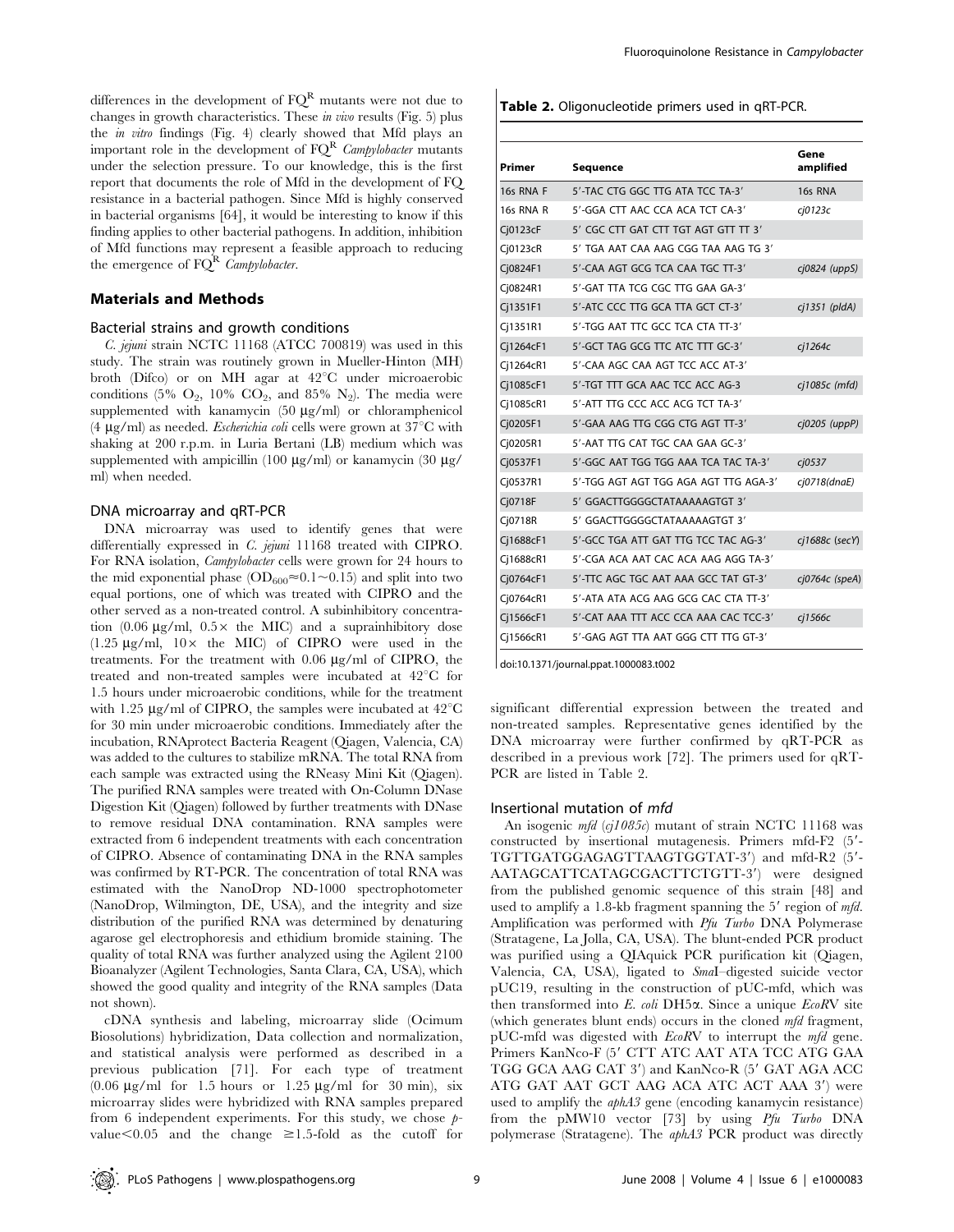ligated to EcoRV-digested pUC-mfd to obtain construct pUCmfd-aphA3, in which the  $\alpha$ phA3 gene was inserted within mfd (the same direction as the transcription of  $mfd$  and the insertion was confirmed by PCR using primers mfd-F2 and Kana-intra (5' GAA GAA CAG TAT GTC GAG CTA TTT TTT GAC TTA 3'). The pUC-mfd-aphA3 construct, which served as a suicide vector, was electroporated into C. jejuni NCTC 11168. Transformants were selected on MH agar containing 10  $\mu$ g/ml of kanamycin. Inactivation of the mfd gene in the transformants by insertion of the ahpA3 gene was confirmed by PCR using primers mfd-F2 and mfd-R2 (Fig. 1B). The mfd mutant of NCTC 11168 was named JH01.

## Complementation of the mfd mutant in trans

The entire *mfd* gene including its putative ribosome binding site was amplified from strain 11168 by PCR using primers mfd-F5 (5'-CGCTTCCGCGGAACTAGTAAAATTAAAGAAGA-TACTATC-3') and mfd-R3 (5'-GGCTTTAAATAATCTTT TCGAGCTCTATAAATT-3'). The underlined sequences in the primers indicate the restriction sites for SacI and SacII, respectively. The PCR product was digested with SacI and SacII, and was then cloned into the plasmid construct pRY112-pABC to generate pRY112-mfd, in which the  $mfd$  gene was fused to the promoter of cmeABC. pRY112-pABC was made by cloning the promoter sequence of cmeABC [74] to shuttle plasmid pRY112 [75]. The promoter DNA of cmeABC was amplified by primers BSF (5' AAAAGGATCCTAAATGGAATCAATAG 3') and AR2 (5' TGATCTAGATCATACCGAGA 3'), digested with BamHI and XbaI, and cloned into pRY112. There were two reasons that we used the promoter of cmeABC in the expression of  $mfd$ . First, the 5' end of  $mfd$  overlaps with its upstream gene and the native promoter for mfd was unknown. Second, the promoter of cmeABC is moderately active in Campylobacter [74], preventing over- or under-expression of mfd. The constructed plasmid pRY112-mfd was sequenced and confirmed that no mutations in the cloned sequence occurred. For complementation, the shuttle plasmid pRY112-mfd was transferred into JH01 by conjugation. The complemented strain was named JH02. Limited passage of JH02 in MH broth without antibiotics indicated that the complementing plasmid was stable in the construct (data not shown). The shuttle plasmid carrying the mfd gene was also transferred to wild-type 11168 to generate strain JH03 for overexpression of the mfd gene.

#### Growth rates in MH broth with or without CIPRO

To compare the growth kinetics of the mfd mutant with that of the wild-type, a fresh culture of each strain was inoculated into MH broth (initial cell density of  $OD600 = 0.05$ ) and the cultures were incubated at 42°C under microaerobic conditions. To determine if the mutation affects C. jejuni growth with a subinhibitory concentration of CIPRO, the various strains were grown in MH broth with 0.06  $\mu$ g/ml of CIPRO (0.5 $\times$  the MIC). Culture samples were collected and measured for  $OD_{600}$  at 0, 3, 6, 12, 24 and 48 hours post-inoculation.

#### Antibiotic susceptibility test

The minimum inhibitory concentration (MIC) of CIPRO was determined by using E-test strips (AB Biodisk, Solna, Sweden) as described in the manufacturer's instructions. The detection limit of the E-test for CIPRO was  $32 \mu g/ml$ . The MICs of erythromycin, ampicillin and streptomycin for C. jejuni NCTC 11168, JH01, JH02, and JH03 were determined using a standard microtiter broth dilution method described previously [24]. Each MIC test was repeated at least three times to confirm the reproducibility of the MIC patterns. The antibiotics used in this study were purchased from Sigma Chemical Co. (erythromycin, ampicillin, streptomycin) or ICN Biomedicals Inc. (CIPRO).

# Frequencies of emergence of spontaneous  $FQ<sup>R</sup>$  mutants in vitro

Wild-type 11168, JH01, JH02 and JH03 were compared for the spontaneous mutation rates to CIPRO resistance. In each experiment, each of the 4 strains was inoculated into three flasks, each of which contained 30 ml of antibiotic-free MH broth. The cultures were incubated to the mid logarithmic phase  $(OD<sub>600</sub> \approx 0.15)$  under microaerobic conditions. The culture in each flask was collected by centrifugation and resuspended in 1 ml of MH broth. The total CFU in each culture was measured by serial dilutions and plating on MH agar plates, while the number of  $FQ<sup>R</sup>$  mutants was detected using MH agar plates containing  $1, 2$  or  $4 \mu g/ml$  CIPRO. The frequency of emergence of  $FQ^R$  mutants was calculated as the ratio of the CFU on CIPRO-containing MH agar plates to the CFU on antibiotic-free MH agar plates after 2 days of incubation at  $42^{\circ}$ C under microaerobic conditions. This experiment was repeated five times. The mutation frequency data were log-transformed for statistical analysis. One-Way ANOVA followed by Tukey test was used to determine the significance of differences in the levels of spontaneous mutation rates among the strains. The data were also analyzed by the Wilcoxon rank-sum test to allow for nonnormality. For the comparisons discussed in Results, the conclusion of the two tests was the same at significance level 0.05.

# Sequence analysis of the QRDR of gyrA

Representative  $FQ^R$  colonies were selected for determination of the point mutations in  $gyrA$ . The QRDR of  $gyrA$  was amplified by PCR using primer pair GyrAF1 (5'-CAACTGGTTC-TAGCCTTTTG-3') and GyrAR1 (5'-AATTTCACTCA-TAGCCTCACG-3') [76]. The amplified PCR products were purified with the QIAquick PCR purification kit (Qiagen) prior to sequence determination. DNA sequence analysis was carried out using an automated ABI Prism 377 sequencer (Applied Biosystems, Foster City, CA, USA) and analyzed by the Omiga 2.0 (Oxford Molecular Group) sequencing analysis software.

## In vitro treatment with CIPRO

To determine if Mfd affects the development of  $FQ<sup>R</sup>$  mutants under treatment with CIPRO, wild-type 11168 and JH01 were treated in MH broth with  $4 \mu$ g/ml (32 $\times$  the MIC) of CIPRO. Wild-type 11168 and JH01 were grown on antibiotic-free MH agar plates under microaerobic conditions. After 20 hours of incubation, the cells were collected and resuspended in MH broth for inoculation. Three treatment experiments were conducted using three different initial cell densities. In experiment 1, each strain was inoculated into 3 100-ml flasks with MH broth containing  $4 \mu g/ml$  of CIPRO and the initial cell density was  $10^7$  CFU/ml. The cultures were incubated microaerobically at  $42^{\circ}$ C. Aliquots of the cultures were collected at different time points (0, 1, 2, 3 days post-inoculation) and plated onto regular MH plates for enumeration of the total bacterial number and onto MH plates containing  $4 \mu g/ml$  of CIPRO for counting  $FQ^R$  colonies. In experiments 2 and 3, the cultures were treated in the same way, but the initial cell densities were  $10^6$  and  $10^3$  CFU/ml, respectively. Experiment 1 was repeated three times, while experiments 2 and 3 were each repeated twice.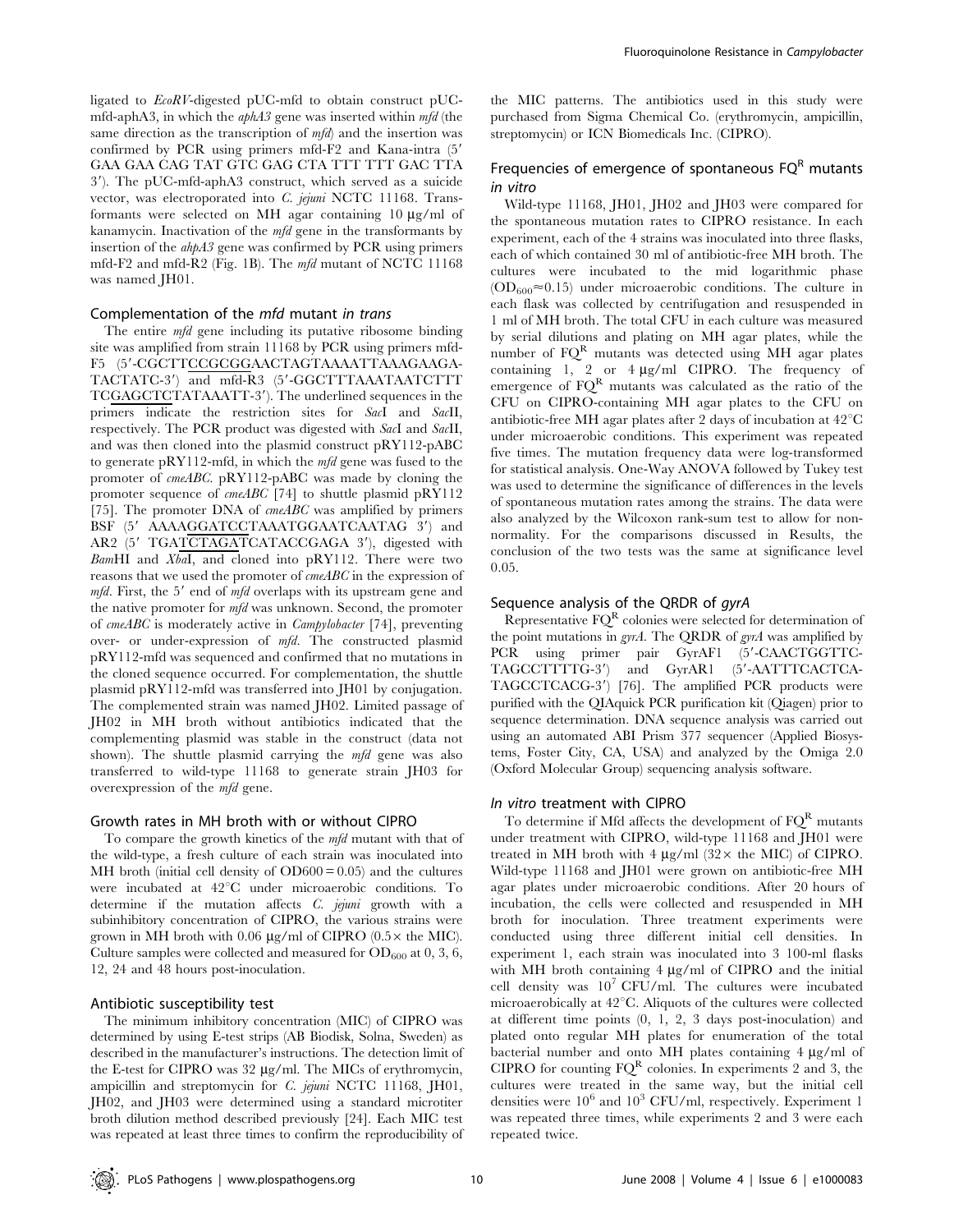## The transcription level of Cj1084c

To determine if the insertional mutation in mfd affected the expression of the downstream gene  $C_l1084c$  (encoding a possible ATP/GTP-binding protein), RT-PCR was performed to assess the expression of  $C_l1084c$ . Total RNA was isolated from C. jejuni 11168 and JH01 using the RNeasy Kit (Qiagen). The purified RNA samples were treated with On-Column DNase Digestion Kit (Qiagen) followed by further treatments with DNase to remove DNA contamination. The  $C_l1084c$ -specific primers C<sub>1</sub>1084cF (5') TTG CCT TAG CAG ATA TCA T  $3'$ ) and C<sub>1</sub>1084cR ( $5'$  ACC ACT TCT ACT TGC TCT TA  $3'$ ) were used to amplify a 430 bp region of the gene in a conventional one-step RT-PCR by using the SuperScript III One-Step RT-PCR kit (Invitrogen). An RT-PCR mixture lacking the RT was included as a negative control.

# Emergence of  $FQ<sup>R</sup>$  mutants in enrofloxacin-treated chickens

To examine if Mfd plays a role in the emergence of  $FQ^R$ Campylobacter during in vivo FQ treatment, a chicken experiment was performed using 11168 and JH01. Day-old broiler chickens  $(Ross\times Cobb)$  were obtained from a commercial hatchery and randomly assigned to 2 groups (11 birds per group). Each group of chickens was maintained in a sanitized wire-floored cage. Feed and water were provided *ad libitum*. Prior to inoculation with Campylobacter, the birds were tested negative for Campylobacter by culturing cloacal swabs. At day 3 of age, the two groups of chickens were inoculated with 11168 and JH01, respectively, at a dose of 106 CFU/chick via oral gavage. Six days after the inoculation, the birds were treated with 50 ppm enrofloxacin. The treatment was administered in drinking water and lasted for five

#### References

- 1. Allos B (2001) Campylobacter jejuni Infections: Update on Emerging Issues and Trends. Clin Infect Dis 32: 1201–1206.
- 2. Tauxe RV (2002) Emerging foodborne pathogens. Int J Food Microbiol 78: 31–41.
- 3. Samuel M, Vugia D, Shallow S, Marcus R, Segler S, et al. (2004) Epidemiology of Sporadic Campylobacter Infection in the United States and Declining Trend in Incidence, FoodNet 1996–1999. Clin Infect Dis 38: S165–S174.
- 4. Nachamkin I, Allos BM, Ho T (1998) Campylobacter Species and Guillain-Barre Syndrome. Clin Microbiol Rev 11: 555–567.
- 5. Koga M, Gilbert M, Takahashi M, Li J, Koike S, et al. (2006) Comprehensive Analysis of Bacterial Risk Factors for the Development of Guillain-Barre Syndrome after Campylobacter jejuni Enteritis. J Infect Dis 193: 547-555.
- 6. Friedman CR, Neimann J, Wegener HC, Tauxe RV (2000) Epidemiology of Campylobacter jejuni infections in the United States and other industrialized nations. In: Nachamkin I, Blasr MJ, eds. Campylobacter 2nd ed. Washington, DC: ASM Press. pp 121–138.
- 7. Takkinen J AA, Robstad O, Breuer T (2003) European Survey on Campylobacter surveillance and diagnosis 2001. Euro Surveill 8: 207–213.
- 8. Oldfield Iii EC, Wallace MR (2001) The role of antibiotics in the treatment of infectious diarrhea. Gastroenterology Clinics of North America 30: 817–835.
- 9. Gupta A, Nelson JM, Barrett TJ, Tauxe RV, Rossiter SP, et al. (2004) Antimicrobial resistance among Campylobacter strains, United States, 1997–2001. Emerg Infect Dis 10: 1102–1109.
- 10. Engberg J, Aarestrup FM, Taylor DE, Gerner-Smidt P, Nachamkin I (2001) Quinolone and macrolide resistance in Campylobacter jejuni and C. coli: resistance mechanisms and trends in human isolates. Emerg Infect Dis 7: 24–34.
- 11. White DG, Zhao S, Simjee S, Wagner DD, McDermott PF (2002) Antimicrobial resistance of foodborne pathogens. Microb Infect 4: 405–412.
- 12. Angulo FJ, Nargund VN, Chiller TC (2004) Evidence of an association between use of anti-microbial agents in food animals and anti-microbial resistance among bacteria isolated from humans and the human health consequences of such resistance. J Vet Med Series B 51: 374–379.
- 13. Kassenborg H, Smith K, Vugia D, Rabatsky-Ehr T, Bates M, et al. (2004) Fluoroquinolone-resistant Campylobacter infections: eating poultry outside of the home and foreign travel are risk factors. Clin Infect Dis 38: S279–S284.
- 14. Price LB, Lackey LG, Vailes R, Silbergeld E (2007) The persistence of fluoroquinolone-resistant Campylobacter in poultry production. Environ Health Perspect 115: 1035–1039.

consecutive days. During the treatment, only medicated water was given to the birds to ensure enough consumption. Cloacal swabs were collected periodically before and after enrofloxacin treatment until the end of the experiment. Each swab was serially diluted in MH broth and plated onto two different types of MH plates: one containing Campylobacter-specific growth supplements (SR 084E and SR117 E; Oxoid Ltd., Basingstoke, England) for the enumeration of total *Campylobacter* cells and the other containing 4 µg/ml of CIPRO in addition to the same selective agents and supplements to recover  $FO^R$  Campylobacter in each chicken. At each sampling time, at least one *Campylobacter* colony from each chicken were selected from the regular MH agar plates (no CIPRO) for the determination of CIPRO MICs using the E-test (AB Biodisk). The colonization data (CFU/g feces) were log-transformed and used for statistical analysis. The significance of differences in the level of colonization between the two groups was determined using Student's t-test, Welch's t-test to allow for non-constant variation across treatment groups, and the Wilcoxon rank-sum test to allow for non-normality. The conclusion of all three tests was the same at significance level 0.05.

#### Microarray data accession number

The microarray data have been deposited in the NCBI Gene Expression Omnibus (GEO; http://www.ncbi.nlm.nih.gov/geo/) database and the accession number is GSE10471.

## Author Contributions

Conceived and designed the experiments: JH QZ. Performed the experiments: JH OS YB. Analyzed the data: JH OS YB QZ. Contributed reagents/materials/analysis tools: QZ. Wrote the paper: JH QZ.

- 15. Luangtongkum T, Morishita TY, Ison AJ, Huang S, McDermott PF, et al. (2006) Effect of conventional and organic production practices on the prevalence and antimicrobial resistance of Campylobacter spp. in poultry. Appl Environ Microbiol 72: 3600–3607.
- 16. Price LB, Johnson E, Vailes R, Silbergeld E (2005) Fluoroquinolone-resistant Campylobacter isolates from conventional and antibiotic-free chicken products. Environ Health Perspect 113: 557–560.
- 17. Hooper DC (2001) Emerging mechanisms of fluoroquinolone resistance. Emerg Infect Dis 7: 337–341.
- 18. Drlica K, Zhao X (1997) DNA gyrase, topoisomerase IV, and the 4-quinolones. Microbiol Mol Biol Rev 61: 377–392.
- 19. Luo N, Sahin O, Lin J, Michel LO, Zhang Q (2003) In vivo selection of Campylobacter isolates with high levels of fluoroquinolone resistance associated with gyrA mutations and the function of the CmeABC Efflux Pump. Antimicrob Agents Chemother 47: 390–394.
- 20. Ge B, McDermott PF, White DG, Meng J (2005) Role of efflux pumps and topoisomerase mutations in fluoroquinolone resistance in Campylobacter jejuni and Campylobacter coli. Antimicrob Agents Chemother 49: 3347–3354.
- 21. Bachoual R, Ouabdesselam S, Mory F, Lascols C, Soussy CJ, et al. (2001) Single or double mutational alterations of gyrA associated with fluoroquinolone resistance in Campylobacter jejuni and Campylobacter coli. Microb Drug Resist 7: 257–261.
- 22. Ruiz J, Goni P, Marco F, Gallardo F, Mirelis B, et al. (1998) Increased resistance to quinolones in *Campylobacter jejuni*: a genetic analysis of gyrA gene mutations in quinolone-resistant clinical isolates. Microbiol Immunol 42: 223–226.
- 23. Yan M, Sahin O, Lin J, Zhang Q (2006) Role of the CmeABC efflux pump in the emergence of fluoroquinolone-resistant Campylobacter under selection pressure. J Antimicrob Chemother 58: 1154–1159.
- 24. Lin J, Michel LO, Zhang Q (2002) CmeABC Functions as a multidrug efflux system in Campylobacter jejuni. Antimicrob Agents Chemother 46: 2124– 2131.
- 25. Pumbwe L, Piddock LJV (2002) Identification and molecular characterisation of CmeB, a Campylobacter jejuni multidrug efflux pump. FEMS Microbiol Lett 206: 185–189.
- 26. Segreti J, Gootz TD, Goodman LJ, Parkhurst GW, Quinn JP, et al. (1992) Highlevel quinolone resistance in clinical isolates of Campylobacter jejuni. J Infect Dis 165: 667–670.